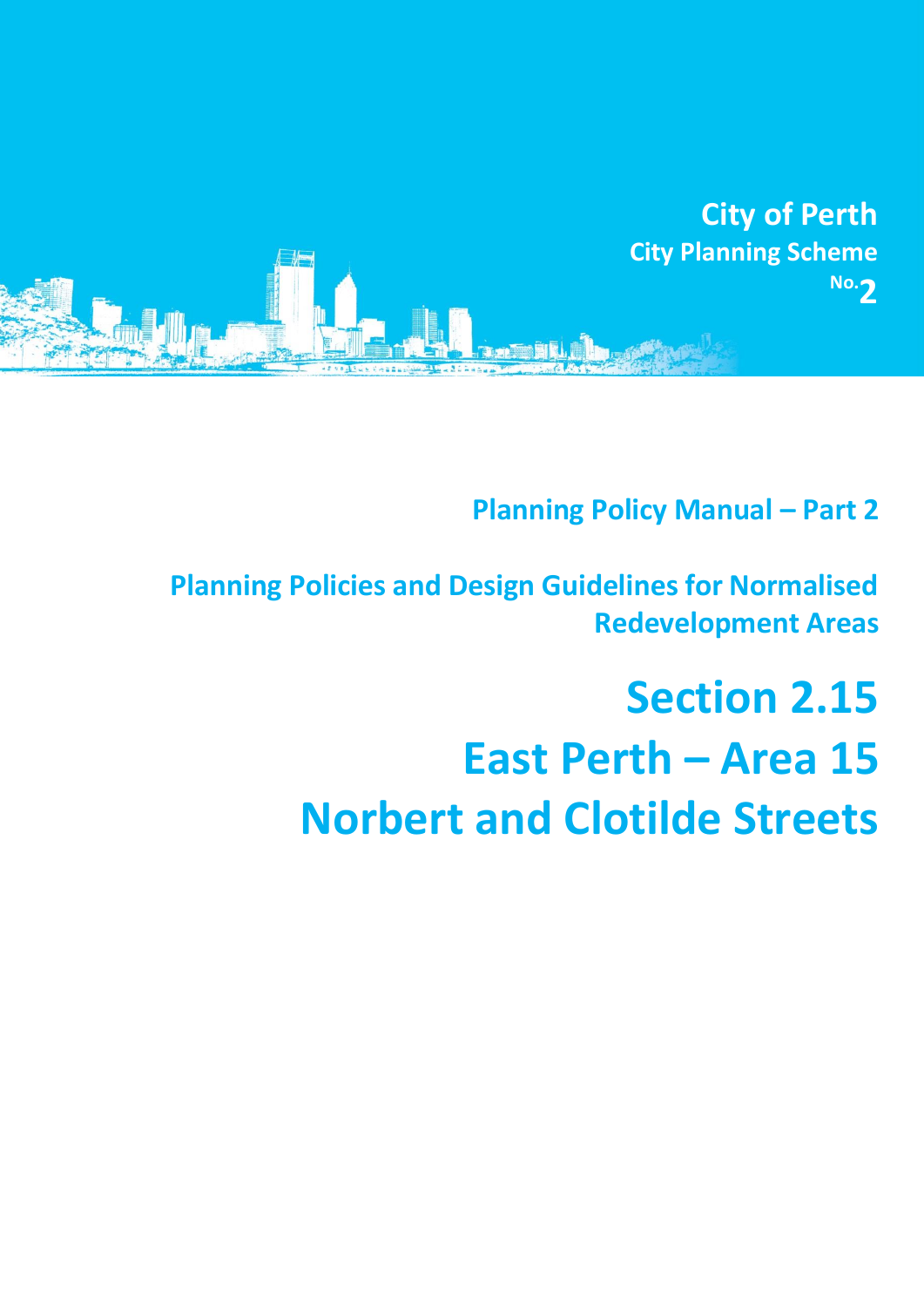

East Perth Area 15 – Norbert & Clotilde Streets

| <b>Version#</b> | <b>Decision Reference</b> | <b>Synopsis</b> |
|-----------------|---------------------------|-----------------|
|                 | 11 March 2008             | Adopted         |
| 2               | 17 March 2015             | Amended         |
| 3               | 11 April 2017             | Amended         |
|                 |                           |                 |
|                 |                           |                 |
|                 |                           |                 |
|                 |                           |                 |
|                 |                           |                 |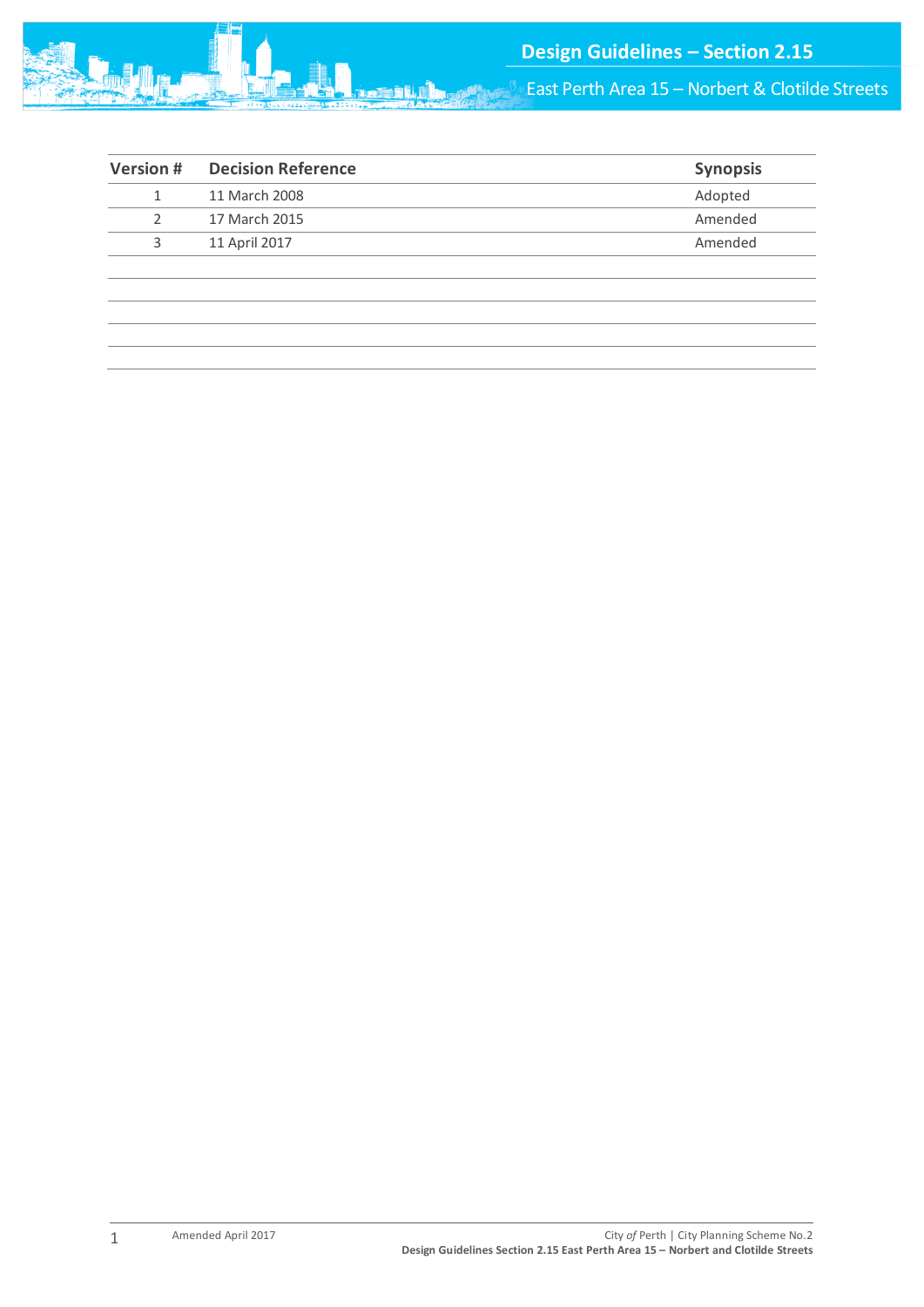East Perth Area 15 - Norbert & Clotilde Streets

# **CONTENTS**

| <b>SECTION</b> | <b>TITLE</b> | <b>PAGE</b> |
|----------------|--------------|-------------|
| 1.0            |              |             |
| 2.0            |              |             |
| 2.1            |              |             |
| 3.0            |              |             |
| 3.1            |              |             |
| 3.2            |              |             |
| 3.3            |              |             |
| 3.4            |              |             |
| 3.5            |              |             |
| 3.6            |              |             |
| 3.7            |              |             |
| 3.8            |              |             |
| 3.9            |              |             |
| 3.10           |              |             |
|                |              |             |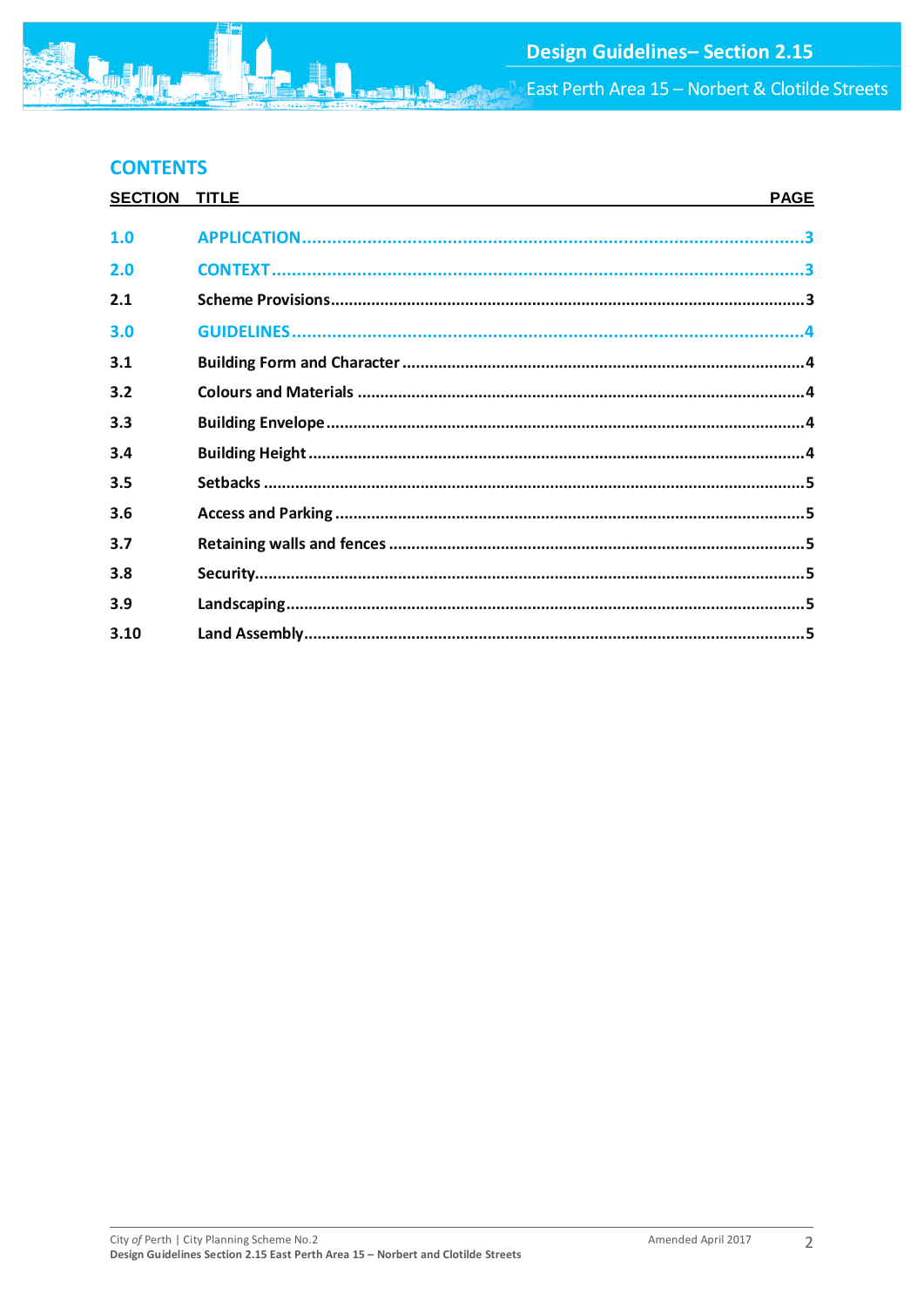

### <span id="page-3-0"></span>**1.0 APPLICATION**

This street block, immediately west of the large Health and Community Services Departments building, is situated within the Silver City Precinct (Precinct EP4) as defined in the City of Perth Local Planning Scheme No. 26 (Normalised Redevelopment Areas) (herein called 'the Scheme'). These guidelines apply to that area as shown in Figure 1. These Guidelines are complementary to and should be read in conjunction with the provisions of the Scheme Text and other Planning Policies, particularly as they relate to Precinct EP4: Silver City.



Figure 1: - The Site

# <span id="page-3-1"></span>**2.0 CONTEXT**

The area is comprised of numerous small titles and some rights-of-way, and has a total land area of approximately 7,713m<sup>2</sup>. This site is highly accessible by road and public transport. The surrounding area exhibits a variety of building forms, which vary from domestic scaled single storey buildings to the monolithic multi-storey office buildings from which the Precinct derives its name.

#### <span id="page-3-2"></span>**2.1 Scheme Provisions**

The Scheme identifies Preferred, Contemplated and Prohibited uses for Precinct EP4: Silver City and stipulates maximum plot ratio. In determining any application for development approval, the local government will have regard to these Design Guidelines, the Scheme and other Planning Policies.

The Deemed Provisions set out in the *Planning and Development (Local Planning Schemes) Regulations 2015* also form part of the Scheme Text.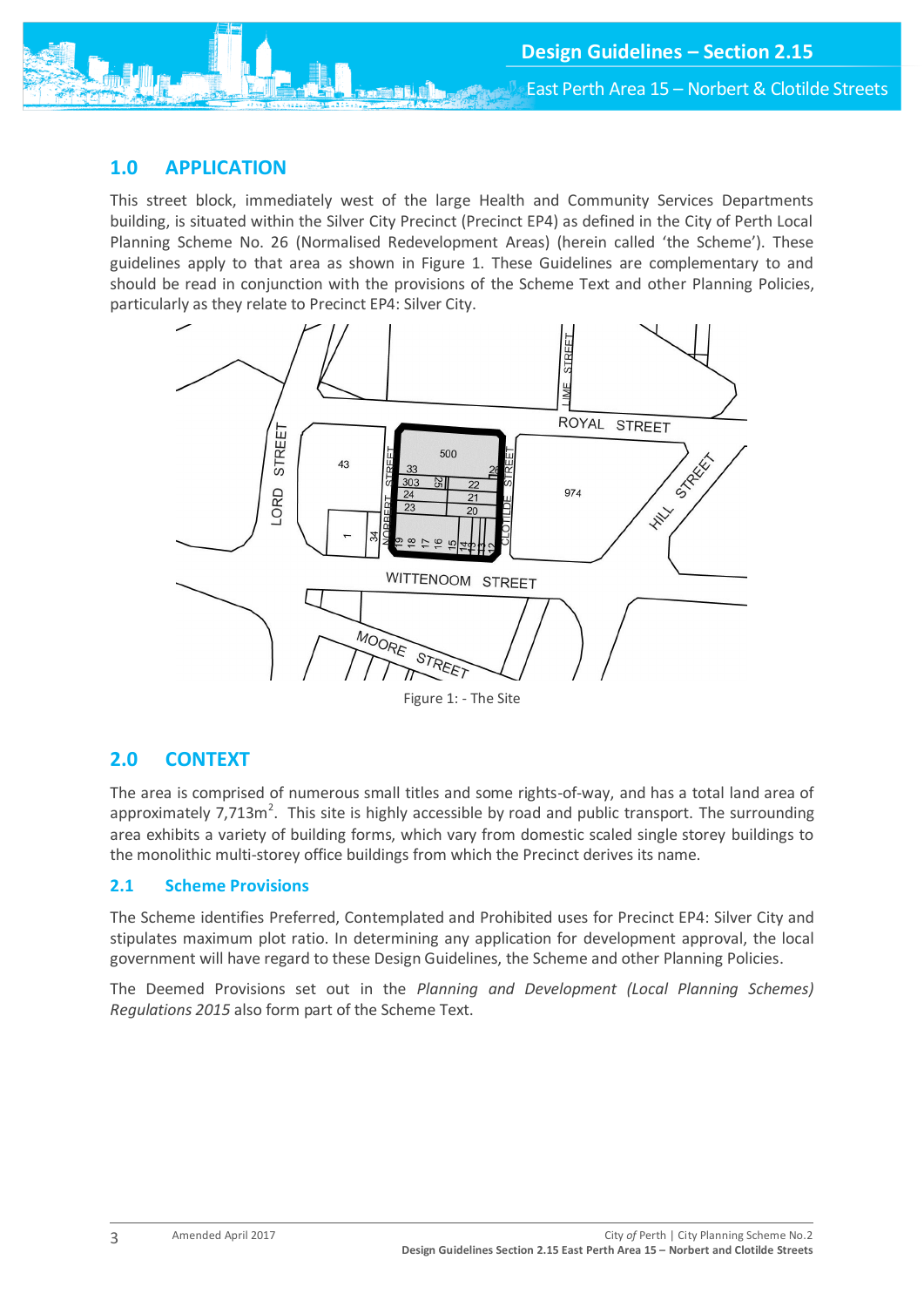## <span id="page-4-0"></span>**3.0 GUIDELINES**

#### <span id="page-4-1"></span>**3.1 Building Form and Character**

Having four street frontages, the site is highly visible and accordingly all frontages should be addressed in the design of the development. A single building is not a requirement - development of the site may comprise individual components provided that the overall result is cohesive and meets the objectives for the site. Good presentation of the development from all angles will be important, requiring special attention to be paid to the integration of car parking and service areas, including bin stores.

An interesting and articulated built form is sought. All elevations are to be provided with windows and other fenestration - blank walls will not be accepted.

Shelter for pedestrians will be important, with the preferred form being a colonnade on the Royal Street and Wittenoom Street frontages. The colonnade should be a minimum of 2.5m wide.

Full site coverage is not expected, although it will be considered provided that the development is contained within the designated building envelope.

#### <span id="page-4-2"></span>**3.2 Colours and Materials**

Careful selection of colour and materials is required in order to achieve a development that is interesting at both pedestrian level and as viewed as part of the streetscape. The considered use of a variety of colours and materials is preferred over monotones and uniform finishes.

#### <span id="page-4-3"></span>**3.3 Building Envelope**

The envelope is a maximum of 14m high, projected at 45° from a point 11m above the finished ground level of the footpath adjacent to each boundary. Figure 2 refers.



Figure 2: - Building Envelope

#### <span id="page-4-4"></span>**3.4 Building Height**

Overall, a minimum of 2 storeys and a maximum of 4 storeys (14m max height including the roof space however the roof space should not be used as loft) is sought. Consideration will be given to the development of a single storey building or buildings if necessary, for physical needs of the client group or occupiers, provided that the building's height is maximised through design techniques aimed at giving the impression of greater height.